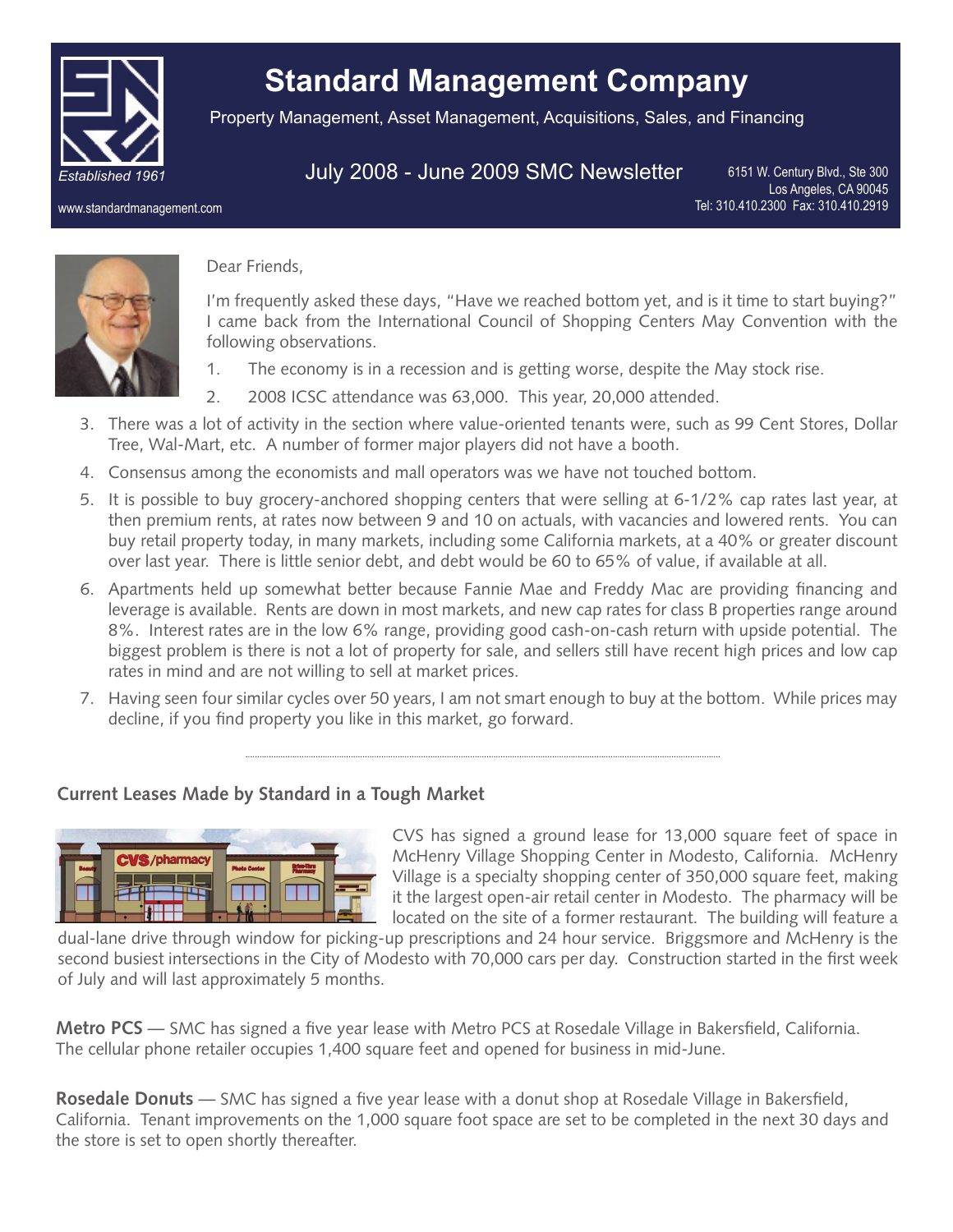# **Loan Opportunities at their Highest**

Banks, insurance companies, thrifts, and pension funds have shut down or seriously curtailed their lending on commercial properties. Standard has been arranging loans secured by real estate for over 45 years. The tightening of credit has made this the best climate for lenders we have ever seen. Owners of commercial properties, such as shopping centers, warehouses, industrial buildings, office buildings and apartments need financing to:

- a. Replace loans that are coming due
- b. Take advantage of discounts being offered by their existing lenders for early payoffs
- c. Make improvements and renovations to their property
- d. Acquire property from motivated and distressed sellers.

In normal times, to receive yields in excess of  $6 - 7$  %, it is necessary to provide "mezzanine" or "secondary lending". That is making a loan behind a senior loan. The risk on these junior loans is higher than making first mortgages. Today, it is possible to make first mortgage loans and receive rates in the range of nine to ten percent at 50 to 60% of market value. A loan today of 60% of a property currently worth \$600,000, which was worth \$1,000,000 last year, translates today into a loan of only \$360,000. While we may not be at the bottom of the market, we are certainly a lot closer than any time in the recent past.

Opportunities to purchase whole loans or participate in loans are available. If you are interested, email mswift@standardmanagement.com, providing your name, email address, mailing address and telephone number. Indicate the amount that you would like to advance. Participations are available from \$100,000 to several million dollars per loan.

# **Following are some examples of loans currently being considered:**

### **Conventional Loans**

SMC recently issued a term sheet for a \$7.5 million loan to be secured by a 180,000 square foot warehouse in a prime infill area of Southern California. The borrower was willing to fund 50% of the purchase price of \$15 million, making Standard's LTV 50%. The borrower approached Standard after being turned down for a loan due to a recent bankruptcy; however, Standard was comfortable issuing a term sheet given the low cost basis and the quality of the real estate.

# **Opportunities to buy loans at a discount**

Borrower had an opportunity to buy back \$32 million worth of loans on various properties he owned in Southern California for \$18 million – a 44% discount. Standard issued a term sheet contingent upon the sponsor contributing \$4 million of fresh equity to the transaction. Standard also issued a term sheet on a similar opportunity from a different sponsor to buy back loans on two shopping centers located in the Western United States, again at close to a 50% discount.

#### **"Special Situations" Loans with Allied USA Corporation**

- Standard issued a term sheet to the Board of Directors of a cooperative apartment building in Southern California for a \$2.5 Million loan for the purpose of improvements to the public areas of the property. Due to tightening of lending standards and the current market situation, the Board was unable to draw funds from its existing lines of credit. Standard worked with the Board of Directors to meet their request for a tailored financing plan enabling the Board of Directors to go forward with their program for property improvements.
- Standard recently issued a term sheet to the developers of a 267 unit condominium project in Southern California. The project is complete and 75% sold. Due to a downturn in the condominium "for sale" market, the developer decided to convert the unsold units to rentals until the condominium market recovers. The developer is seeking to finance the converted rental units based on the rental cash flow until the units can be sold. Conventional institutional financing is not available on the unsold units.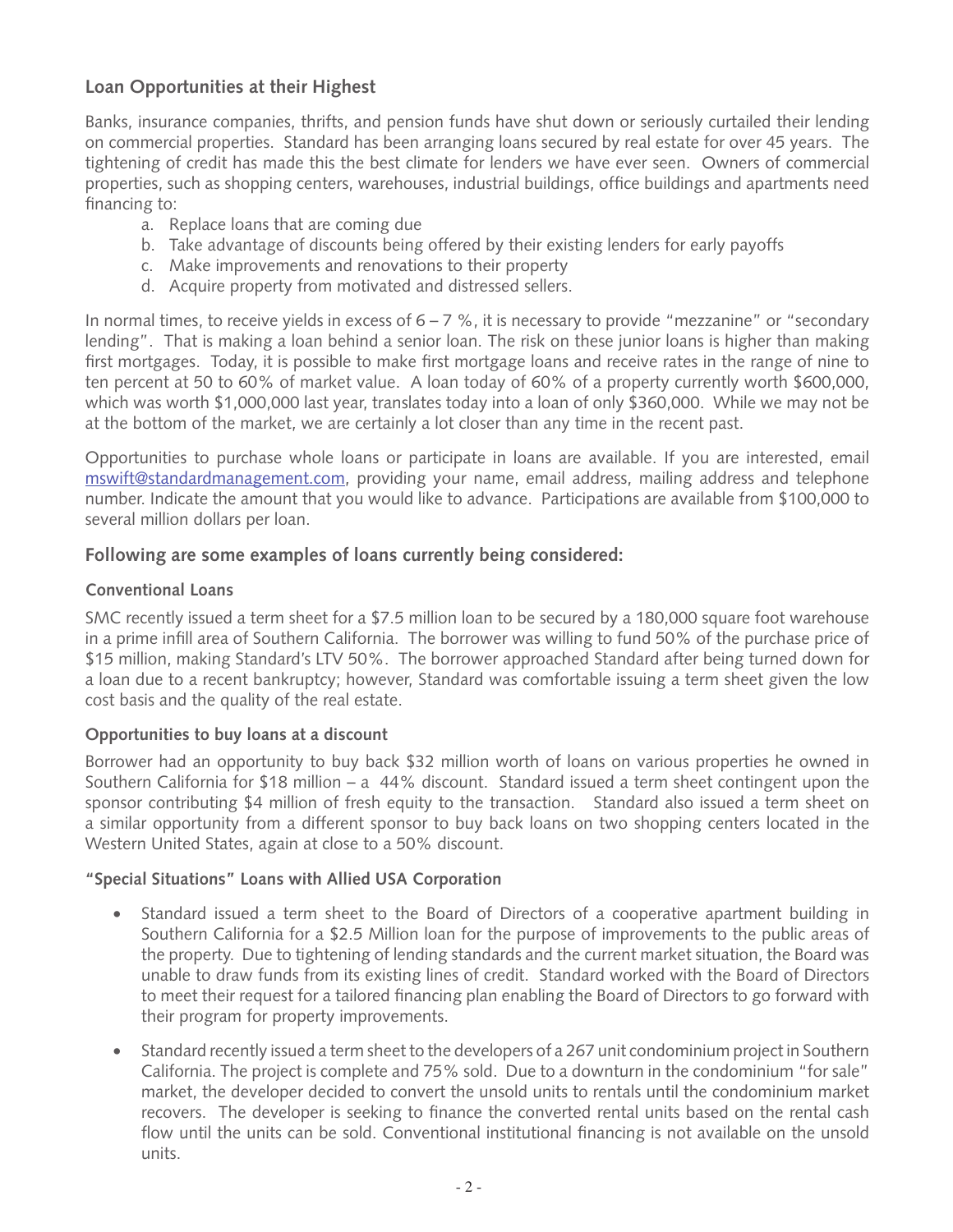# **Bakersfield Projected for Early Recovery**

The Massachusetts economic forecasting firm HIS Global Insights recently published a "Recession Rebound Report" which indicates that Bakersfield will be the first city in California to recover from the recession and that Los Angeles County and Redding will be last. Bakersfield is projected to recover by the end of 2011.

Standard has four real estate projects in the Bakersfield area: (1) Rosedale Village, a 220,000 s.f. retail shopping center (2) Norris Road, a 220,000 s.f. public warehouse; (3) an almond orchard in Shafter; and (4) a parcel zoned for a mobile home park in Lamont. In addition, Occidential Petroleum Corporation has said it discovered a major new oil field in the Bakersfield area, calling it the largest new oil and gas discovery made in California in more than 35 years. We continue to search for opportunities in the greater Bakersfield area.

### **Receivership Services**

Few companies can match Standard's in-house team of experts when it comes to arranging receiverships and to protecting and increasing the value of your assets.

What is a receiver? A receiver is an individual appointed by the court to act as a neutral third party to administer property, money, or a business while parties resolve their dispute. Whether it's a foreclosure action, a partition action, a dispute between property co-owners, or the completion of a rehabilitation project, a receiver might be necessary to protect the value of your assets and reach the parties' objectives. Once appointed, a receiver takes control of the property, receives the rent, pays the operating and other expenses, completes rehabilitation projects and performs such other functions as the Court instructs.

Standard's personnel can provide receivership services for retail, office, multi-family residential and industrial properties. Members of Standard's legal and operations departments are well acquainted with both the legal and procedural aspects of the appointment of a receiver, foreclosure proceedings and partition actions. With access to experts in management, marketing, leasing, finance and construction, Standard's receivership experts will develop and implement a strategic plan for the property, stabilize the operations of the property, analyze the financial condition of the property, oversee and direct the on-site property managers, implement a marketing, advertising and leasing strategy to maximize occupancy, and determine the best exist strategy to reach the parties' objectives. For more information, contact Jason Wallace at ext 313 or Craig Walsh at ext 326.

#### **The Smartest Way™ to Save**

Sam and Heidi Clingen have finished "The Smartest Way™ to Save" – Why You Can't Save and What to Do About It", the first of "The Smartest Way Series"™ of books on how to succeed. Order through Amazon. com or theSmartestway.com. For volume prices contact Heidi Clingen at sales@thesmartestway.com.

The 25 "Principles of Financial Independence" are the basis of the first book and appeared in the June 2007 issue of our newsletter. "More Principles of Financial Independence" were included in the June 2008 newsletter.

Principles of Real Estate Syndication

By: Samuel K. Freshman, A.B., J.D. — A "how to do it" book with current thinking on syndication theory and practice. The ideas and illustrations can be applied to any type of business enterprise. Copies may be ordered through Amazon.com.

Investor Strategies to Survive & Thrive  $\bullet \cdots \cdots \cdots \bullet$